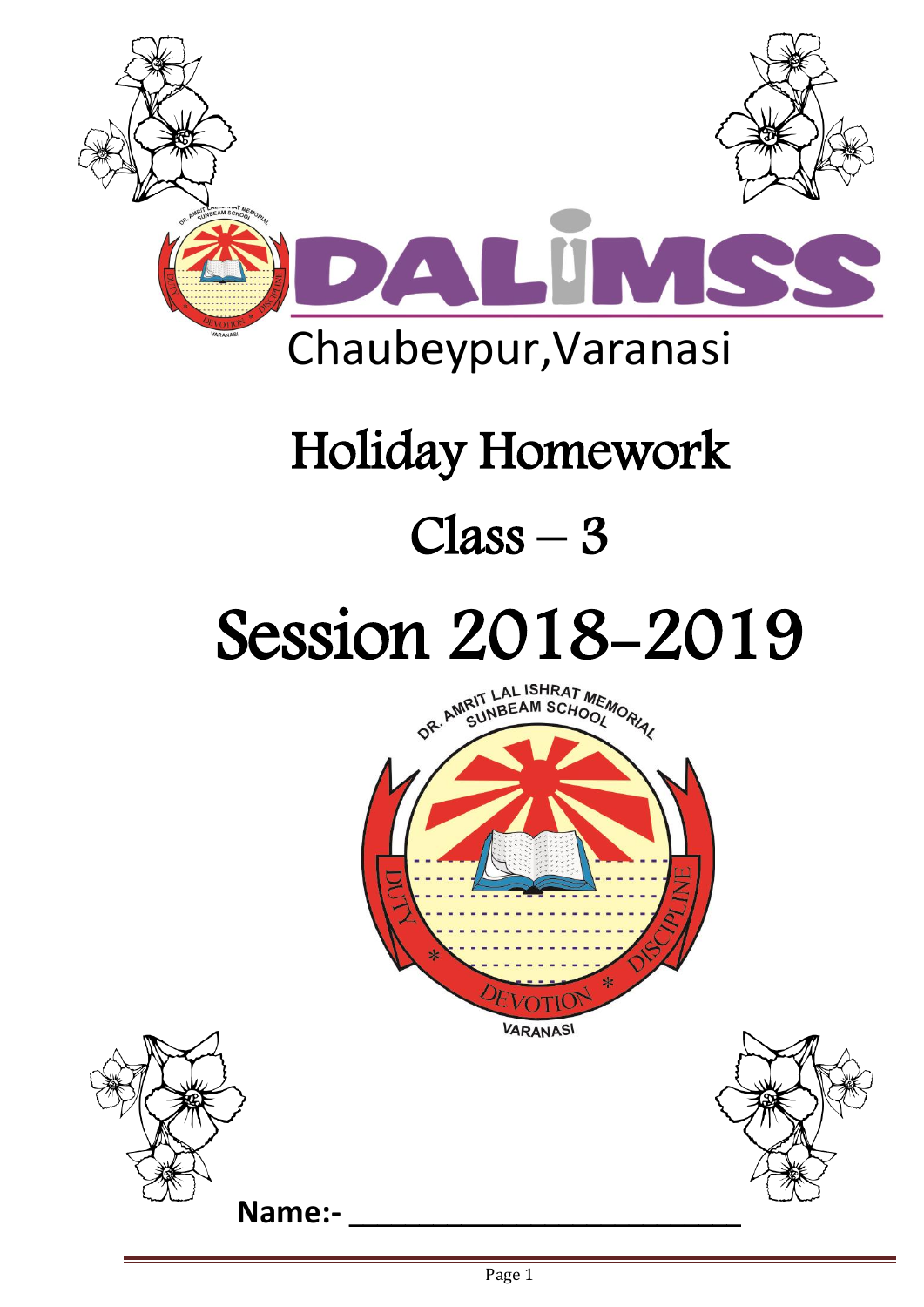#### **ENGLISH**

- **1.**Do the Page No-2 to 17 of the Book Grafalco Holiday Activity.
- **2.** Learn the ch-1, 2 & 3 of English Reader.
- **3.** Learn and practice ch-1, 2, 3 & 4.
- **4.** Learn the words with more than one meaning Page No-70 (Grammar Book).
- **5.** Learn the Antonyms Page No-75 (Grammar Book).
- **6.** Learn the Synonyms Page No-72 (Grammar Book).
- **7.** Learn the poem 'Grin and Bear It' & draw and write on a chart paper.

# **Hindi**

- **1.** Learn ch-1 to 4 of Reader book.
- **2.** Learn and write poem on a paper with picture of ch-4.
- **3.** Write a story on the "तीन ग ु डिया" in own language.
- **4.** Learn ch-1 to 3 of Hindi Grammar.

#### **Maths**

- **1.** Learn the table 2 to 20.
- **2.** Learn the symbol of Roman Numbers.
- **3.** Practice the ch-1 to 5.
- **4.** Solve the Ex-5.4 in practice copy.
- **5.** Draw the following shapes on the chart paper & lable it. Circle, Cone, Hexagon, Cylinder, Square, Cube & Cuboid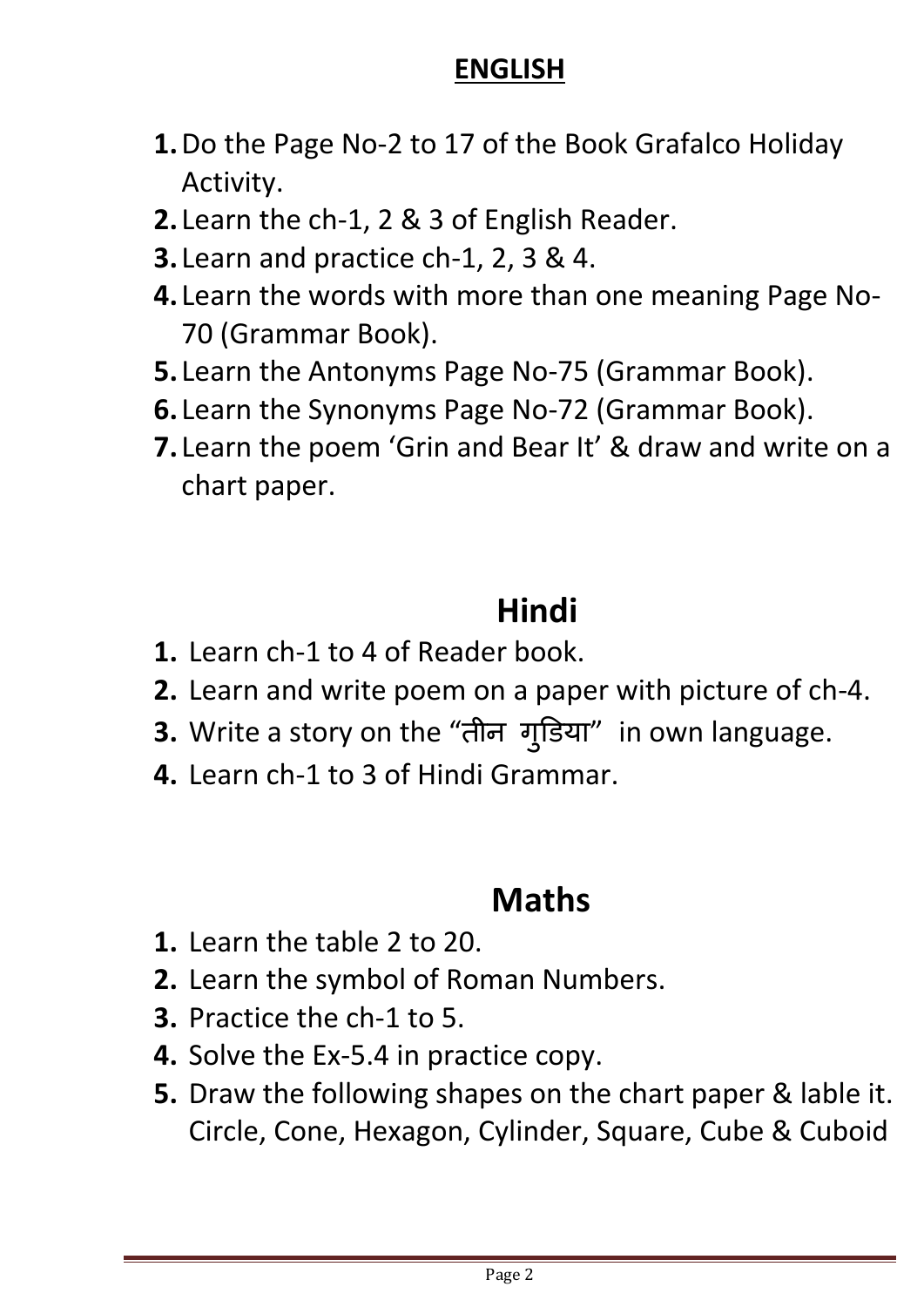## **Science**

- **1.** Write 5 sentences about Carnivorous animals and Omnivorous animals.
- **2.** Describe living and Non-living things with suitable diagram.

## **S.St**

- **1.**Draw the picture of Solar System and write their names in a chart paper.
- **2.**Draw and colour a Compass.
- **3.**Draw the picture of Earth in a chart paper and colour it.
- **4.**Draw the Map of India and show five physical features.

## **G.K**

- **1.** Learn Page No-2 to 8.
- **2.**Draw the picture of 5 green vegetables with their name in the Holiday Homework Notebook.
- **3.**Write 10 lines about Giant Panda in Holiday Homework Notebook.

#### **Moral Science**

- **1.** Learn ch-1 and 2 with spelling.
- **2.**Write 10 lines about "God is Great" in own language in Holiday Homework Notebook.
- **3.**Draw the different creation of God and write the name of each creation in the Holiday Homework Notebook.